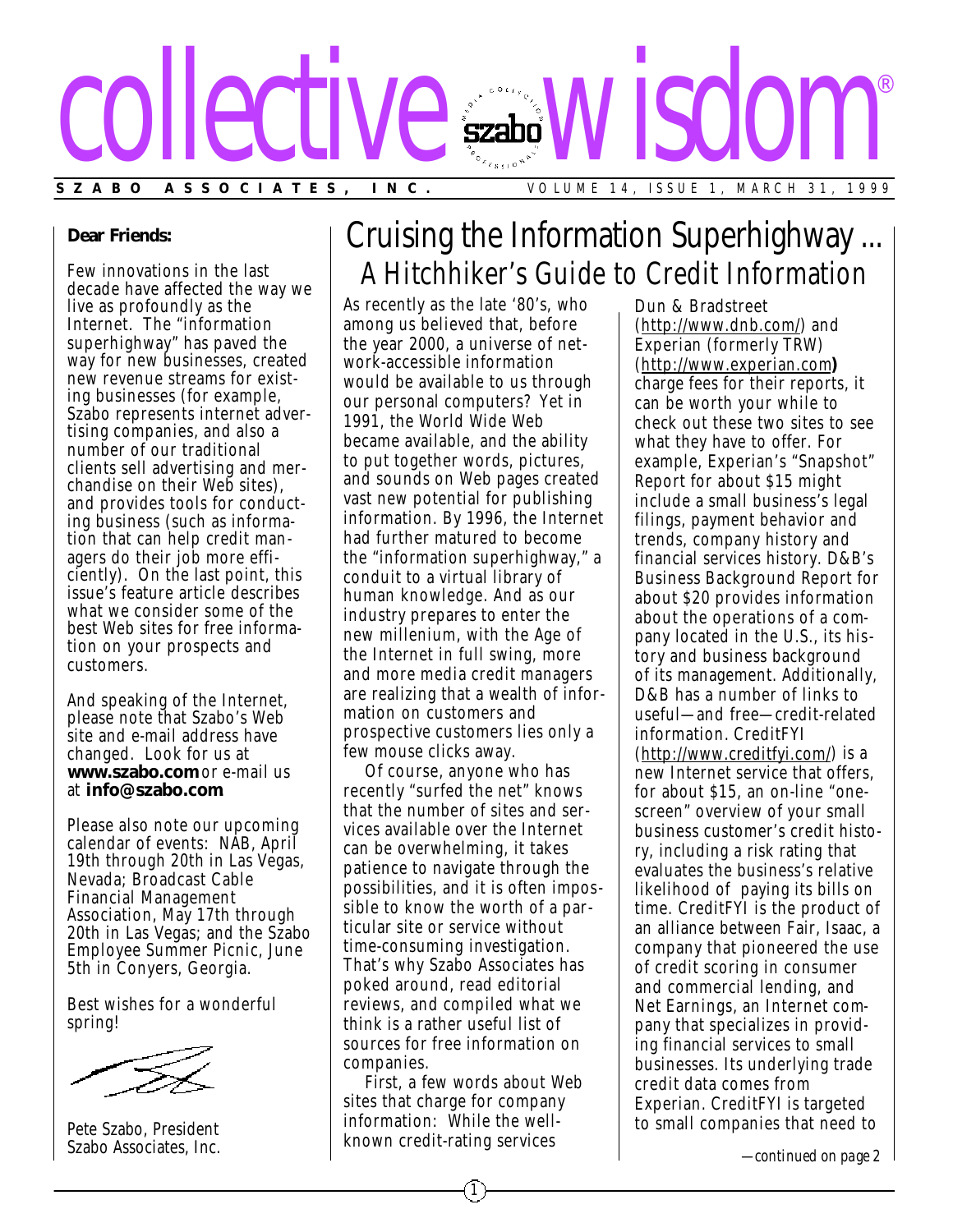# *Information Superhighway—*

*—continued from page 1*

make quick, accurate, and informed decisions about extending trade credit to other small businesses (sales of less than \$5 million), including sole proprietorships, partnerships, and corporations in all types of industries.

Now, for the free stuff, in alphabetical order. This is by no means a comprehensive listing of sources. The Web universe is extremely dynamic, with new sites being created and existing ones being expanded almost daily. Additionally, there are numerous sites that offer information on particular industries, which we cannot include here.

### **Annual Report Gallery:**

http://www.reportgallery.com/ This site allows you to view about 1,000 annual reports online. It also provides company data from Zacks Investment Research and links to corporate home pages, all at no cost. The list is alphabetized; you simply click on the first letter of the company of interest, then scroll down to it. Some listings have links to annual reports of several years past in addition to the most current. Those with a "Z" in the margin allow you to directly access a Zacks "Wall Street Snapshot" report, with data such as earnings estimates, broker recommendations, and annual income statements and balance sheets. The Gallery's "Financial Search" option links to Web sites providing published information and articles on the company. Some of these sites require you to register (free) to access the information. Contentwise, we don't think this site holds a candle to some others listed in this article; however, if the company you're interested in is listed here, the

fact that you can view its annual report and other relevant information for free makes it worth your time.

#### **CompaniesOnline:**

http://www.companiesonline.com/ Dun & Bradstreet and Lycos have partnered to publish this free data on more than 75,000 U.S. and private companies. Information includes company addresses, e-mail, phone numbers, contact names and titles, ownership structure, sales volume statistics, number of employees, the company's web addresses (with direct links), and more. There is also a link to order a Dun & Bradstreet Business Background Report (\$20). To get full access to free information, registration (at no cost) is required.

CompaniesOnline allows you to either Search by Criteria (company name, etc.) or Browse by Industry (it provides a list). When searching by criteria, you can enter partial words or phrases, and the engine will pull up all companies that match those word fragments. The search function also offers pull-down boxes for searching by state, industry, annual sales and number of employees. (Only registered users may take advantage of the last two.) The home page also has links to "Featured Companies of the Week," which are selected from a pool of companies that have paid to be a "premier" listing. "Premier" status ensures that their names will appear near the top of search results pages.

## **FreeEdgar:**

http://www.freeedgar.com/ One of the most impressive (and absolutely free!) sites for company information is FreeEdgar. This excellent site offers company profiles and free real-time Securities and Exchange Commission filings. Partes Corporation released FreeEdgar about a year and a half ago, and the company has invest-

2

ed more than \$2 million recently to expand and upgrade its information technology infrastructure. FreeEdgar is not affiliated with or approved by the SEC. The SEC also releases filings on its own site, Edgar, but they are delayed by 24 to 48 hours. Other sites also have real-time access to Edgar data, but you pay for it. FreeEdgar allows you to search for up to 10 companies at a time. You can pull up either company profiles or SEC filings. By signing up for the "Watchlist" feature (you must register, but it costs nothing), you will be notified via e-mail when your listed companies file a document with the SEC. FreeEdgar also has links to other useful Web sites, such as Wall Street Research Net.

### **Hoover's Online:**

http//www.hoovers.com/ Run by Texas-based Hoover's Inc., this site offers valuable business information, including links to Web sites, a register of thousands of companies on the Web, and a directory of more than 12,000 public and private world-wide companies in an area called "Company Capsules." The excellent database can be searched by company name, ticker symbol and keyword. We like very much the way the data is presented. Key Numbers (sales, income, employees), Key People (officers), and Key Resources (links to more research) were highlighted in a single column. "Financials" and "News" links are easy to find (designed as file folder tabs at the top of the page). Free financial data includes an income statement and balance sheet; the "news" section provides links to news and commentary about the company. Hoover's Online also offers detailed company reports for a subscription fee of \$12.95 per month. This area allows paid subscribers to access, per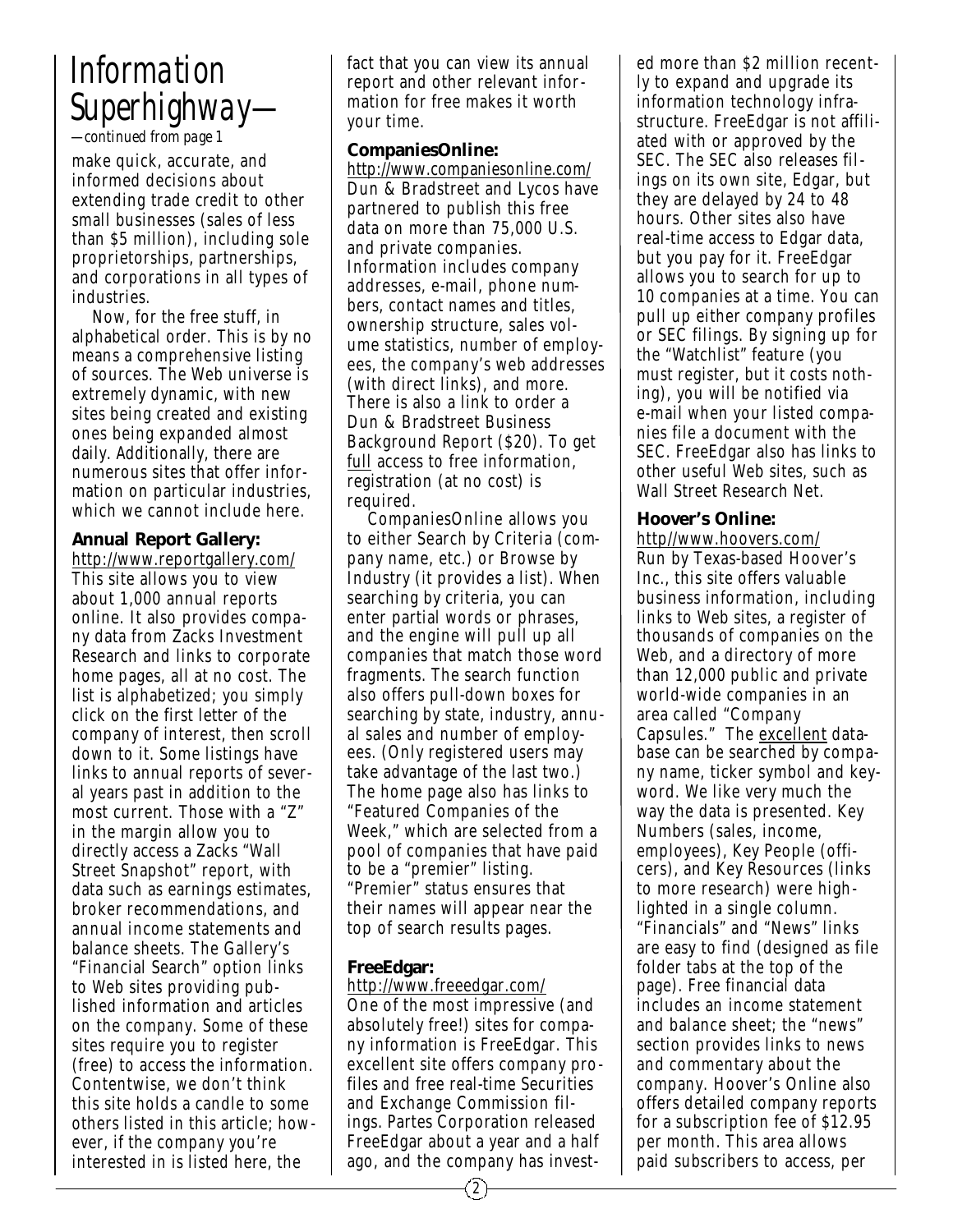month, an unlimited number of detailed company profiles (containing histories, strategies, financials, competitors, and products) from a database of nearly 3,500 companies. Another interesting part of this site was the "List of Lists," a compilation of links to sources that rank companies by various criteria. While it may not be the kind of information you need, it's entertaining fare (don't you want to know the top salaries of media company executives?).

#### **Wall Street Research Net:**

http://www.wsrn.com/ Designed as a comprehensive resource for investors, this Web site is a wonderful source of information on companies. Wall Street Research Net has more than 500,000 links to business and financial sites, organized within general categories. Within the Research category, "Research a Company" allows you to access a company's home page, SEC documents, news, charts, statistical analysis and more. Research we conducted on one company at this site had 56 free links grouped conveniently within 10 categories of information, including company links, news, research and reports, and earnings estimates. The few items that cost money (such as financial spreadsheets) are also included here with a "\$" beside them to indicate there is a fee involved for access. Another research option, "Research the Economy," a subcategory of "Economic Calendar," has links to other useful sites such as federal agencies, publications like "The Economist," and numerous other sources of information. Within the Resources category, "Publications" has a good list of economic and equity publications as well as trade associations; "Journal Search" will give you direct links to company-related articles.

#### **Other Useful Sources:**

Sometimes you may just want to find out where to find a particular company—by phone, by mail, or on foot. If so, then **BigBook** (http://www.bigbook.com) is for

3



"I KNOW THE INTERNET IS THE "INFORMATION SUPERHIGENMAY! PROBLEM IS I CAN'T SEEM TO FIND THE ON-RAMP!"

you. A product of American Business Information, Inc., BigBook can provide the name, address, telephone and fax numbers, location, and type of business for 11 million companies. You can search by category (300 of them) or business name, full or partial. BigBook even allows you to use "wild card" characters if you don't know the correct spelling of a company's name. For example, if you know the four-letter company name begins with an "r" and ends with a "d," BigBook may come back from its search with "Reed," "Read," and "Reid." And if you want to personally knock on a company's door, a link provides a detailed map to help you get there.

Interested in finding company Web sites? **NetPartners** (http://www.netpartners.com/ locator/htm) is an excellent site for finding a company's list of Web sites. You can search by complete or partial company name.

Other good general sources of information are the popular and powerful general search engines such as **Yahoo**, **Lycos**, **Excite**, and **MegaCrawler**. All of these have easy-to-use search procedures, and they can be rather entertaining to navigate, if you have the time.

We hope this list and review of current Web sites helps you save time, gather valuable information on your customers and prospects, and maybe even have a little fun. In any case, as doing business in the Information Age continues to get increasingly complex and demanding, it's nice to know there's help out there in cyberspace—and a lot of it doesn't cost a thing. ♦